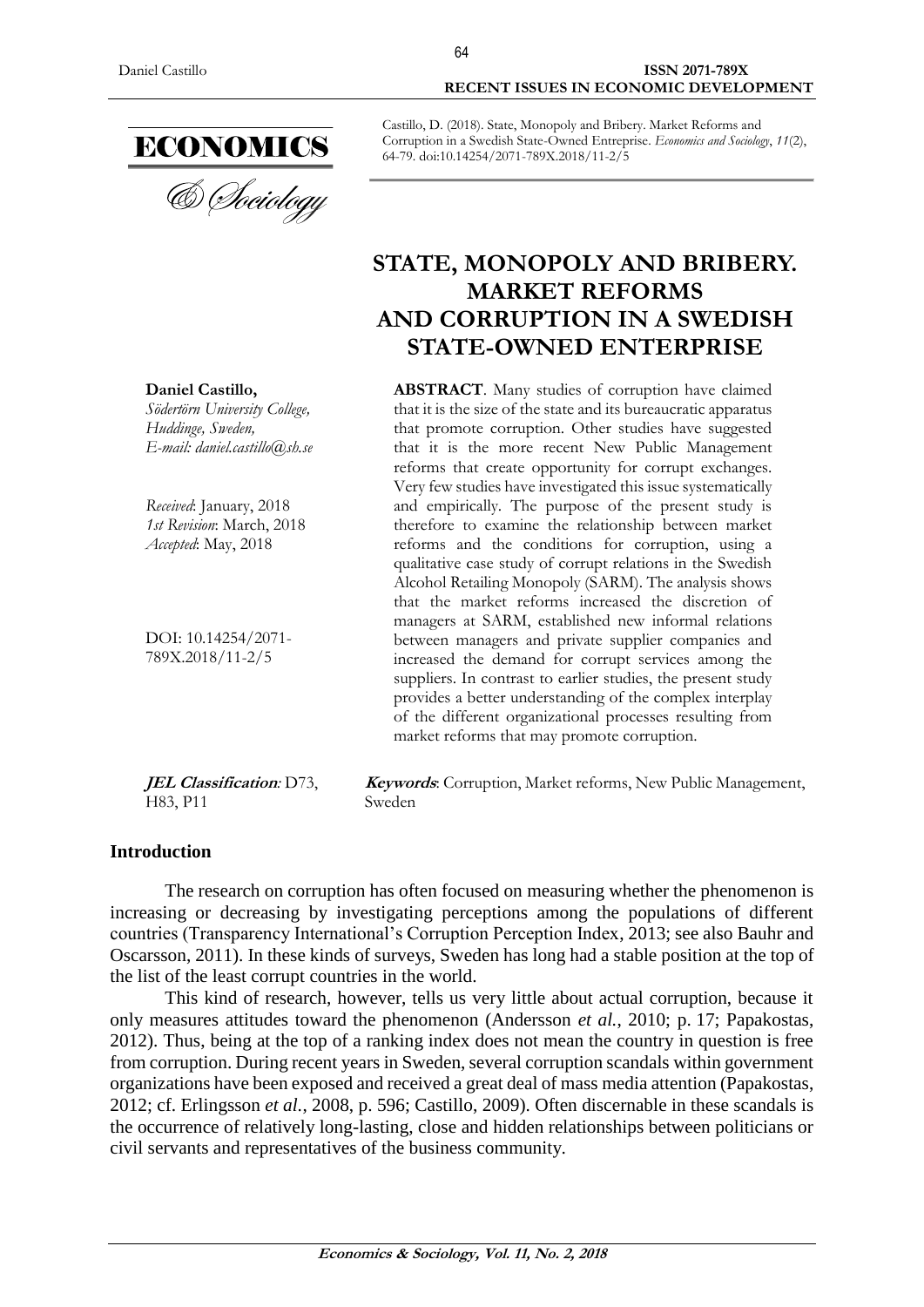|                 | 65                                           |
|-----------------|----------------------------------------------|
| Daniel Castillo | ISSN 2071-789X                               |
|                 | <b>RECENT ISSUES IN ECONOMIC DEVELOPMENT</b> |

This empirical bias means that, at present, we have very little knowledge about the mechanisms that create the conditions for corruption in democratic industrialized countries – previously thought to be low in corruption – because so few studies have looked at actual cases of corruption (Loxbo, 2011; Erlingsson *et al.*, 2008). Instead, the bulk of the studies have focused on making comparisons between countries (Goel and Nelson, 1998; Goel and Nelson, 2010; Graeff and Mehlkop, 2003). The main question has often concerned the size of the state and its importance to the degree of corruption; the findings from these studies have frequently been ambiguous (cf. Goel och Nelson, 2010). Other studies have been more definite, claiming that – to combat corruption – it is precisely the size of the state and bureaucratic control that must be dealt with through deregulation and liberalization of the economy (Shleifer and Vishny, 1998, p. 12; Shleifer and Vishny, 1993; Rose-Ackerman, 1999, p. 35).

One important contribution to the discussion on possible explanations for the occurrence of corruption, however, is the notion that the market-oriented public sector reforms of recent years may be a cause (Heywood, 1997, p. 430; Loxbo, 2011; Erlingsson *et al.*, 2008, p. 605; Jain, 2001, p. 78; Varese, 1997). These reforms are typically referred to using the concepts of entrepreneurial governance or New Public Management (NPM), which, during the 1980s and 90s, provided the general model for transforming the public sector (Hood, 1995; Du Gay, 2000).

One argument is that market reforms may create grey zones and confusion between the public sector and the environment, where the risk of hybrid solutions and quasi-markets is particularly strong – something that, in turn, may promote corrupt activities (Rose-Ackerman, 1999, p. 35; Kastberg, 2002; Andersson, 2002). However, studies presenting such ideas have typically been theoretical in nature (Erlingsson *et al.*, 2008; Loxbo, 2011).

What would seem to be missing here are empirical studies of actual corruption cases in countries that have a long history of being democratic and that have traditionally shown a low degree of corruption (Erlingsson *et al.*, 2008, p. 597; Loxbo, 2011, p. 39), thus implying that our knowledge about the mechanisms that create the conditions for corruption is inadequate.

The aim of the present study is to investigate the relation between market reforms and prerequisites for corruption. In contrast to previous theoretical literature and studies primarily analyzing attitudinal data, the present article will deal with a case of exposed corruption in Sweden. The case under study is a corruption affair that took place at "Systembolaget" (The Swedish Alcohol Retailing Monopoly; henceforth SARM) in 2003, when a large number of store managers were indicted for having accepted bribes from private alcohol suppliers. The analysis will focus on the reforms that have been carried out at SARM during the past 20 years and relate these reforms to changes in store managers' scope of action, changes in the interaction between store managers and alcohol supplier representatives, and processes affecting alcohol suppliers' incentives and opportunities to offer bribes. Moreover, the case is an example of a hybrid solution, where the state has partly abolished its previous monopoly in order to increase competition on the alcohol distribution market, while at the same time allowing part of the market to remain under state monitoring and control. Given that hybrid solutions are relatively common in many European countries, the present study should be relevant on a more general level as well, as concerns the connection between market reforms and corruption.

# **1. Corruption and market reforms**

# *1.1. Corruption as a social relation at the interface between organizations*

Della Porta and Vannucci described a corrupt constellation as "an agent who, against the interests or preferences of the principal, acts in favor of a third party, from which he receives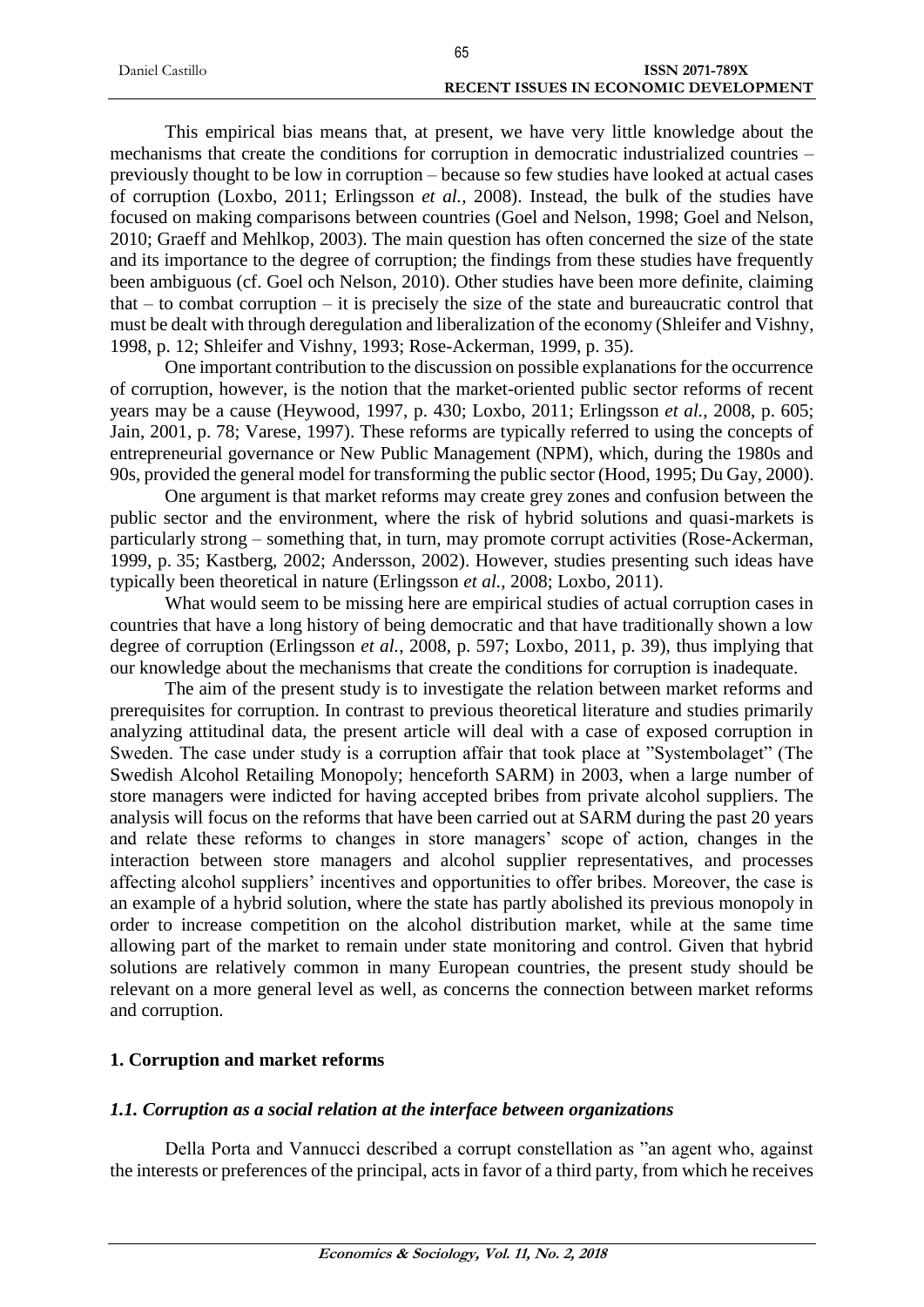|                 | 66                                           |
|-----------------|----------------------------------------------|
| Daniel Castillo | <b>ISSN 2071-789X</b>                        |
|                 | <b>RECENT ISSUES IN ECONOMIC DEVELOPMENT</b> |

a reward" (della Porta and Vannucci, 1999, p. 17). Thus, a common academic definition of the concept of corruption is that it concerns abusing public power to promote the private interests of those in power or other external actors rather than to promote the public interest (Loxbo, 2011, p. 40; cf. Kawata, 2006, p. xii). In the present study, however, I will use a somewhat different definition of corruption. According to Papakostas, corruption is a phenomenon that emerges in an informal social relation, that is accomplished in secret and that is based on trust between the involved parties (Papakostas, 2012; della Porta and Vannucci, 1999, p. 9). The central means of communication in such constellations is the very exchange between the parties – an exchange that is reminiscent of the giving of gifts among friends (Castillo, 2009). This definition entails an analytical delimitation from activities characterized by double-dealing, where a single individual acquires personal benefits on his/her own. This point of departure is also appropriate in a study where market-inspired organizational reforms are in focus, as opposed to the actions of individuals. At the same time, it is a sophisticated form of corruption that is being studied, one that entails complex, corruption relations at the interface between organizations (Papakostas, 2012), in that the SARM case involves store managers and representatives of alcohol suppliers.

In the corruption literature, theories of rational choice are often used in attempts to understand what mechanisms are driving corruption (della Porta och Vannucci, 1999, p. 19; Rose-Ackerman, 1999). Within an institutional framework, in relation to which theories of rational choice are an important point of departure, corruption tends to occur when institutional conditions are favorable, that is, when there is a favorable structure of temptation – "incentives matter for human behaviour and they are largely shaped by formal political institutions" (Erlingsson *et al.*, 2008, p. 599). From this perspective, at least three factors influence the existence of corruption: 1) there are great opportunities to act in a corrupt manner, 2) the situation is such that corruption can be highly profitable, and 3) there is a low degree of monitoring of individuals who have great scope of action and access to public resources (Andersson and Erlingsson, 2010, p. 198; Erlingsson *et al.*, 2008, p. 600). Concerning the relation between market reforms and risk for corruption, this model can be used to analyze whether the reforms have affected these factors. Below, I will start from these assumptions when I develop the article's analytical framework. But first, I will discuss the market reforms introduced in Sweden during recent decades.

# *1.2. New Public Management reforms*

During the past decades, a shift from a bureaucratic to a market logic has been seen in many western European countries (Hood, 1995; Du Gay, 2000; Brunsson and Sahlin-Anderson, 2000, cf. Castillo, 2009), and Sweden has hardly been late in following this trend (Andersson and Erlingsson, 2010, p. 193). The reforms carried out are often gathered under the term New Public Management, which implies that ideas from the private sector are implemented in government administration, some of the aims being to increase efficiency and productivity as well as to reduce bureaucratic difficulties for the citizenry and industry (Andersson and Erlingsson, 2010, p. 192).

For example, some reforms have promoted competition and deregulation of state monopolies and authorities (Du Gay, 2000, p. 5). The reforms made at SARM provide a clear example of deregulation creating hybrid solutions (Rose Ackeman, 1999; Loxbo, 2011). Other examples include decentralization and the strengthening of local leaders' discretion, as well as the increase in separate and autonomous organizations in the state administration (Brunsson and Sahlin-Andersson, 2000). Regarding discretion, it should be noted that one of the prerequisites for actors to act in a corrupt manner is that they have broad discretion and control over resources (Jain, 2001).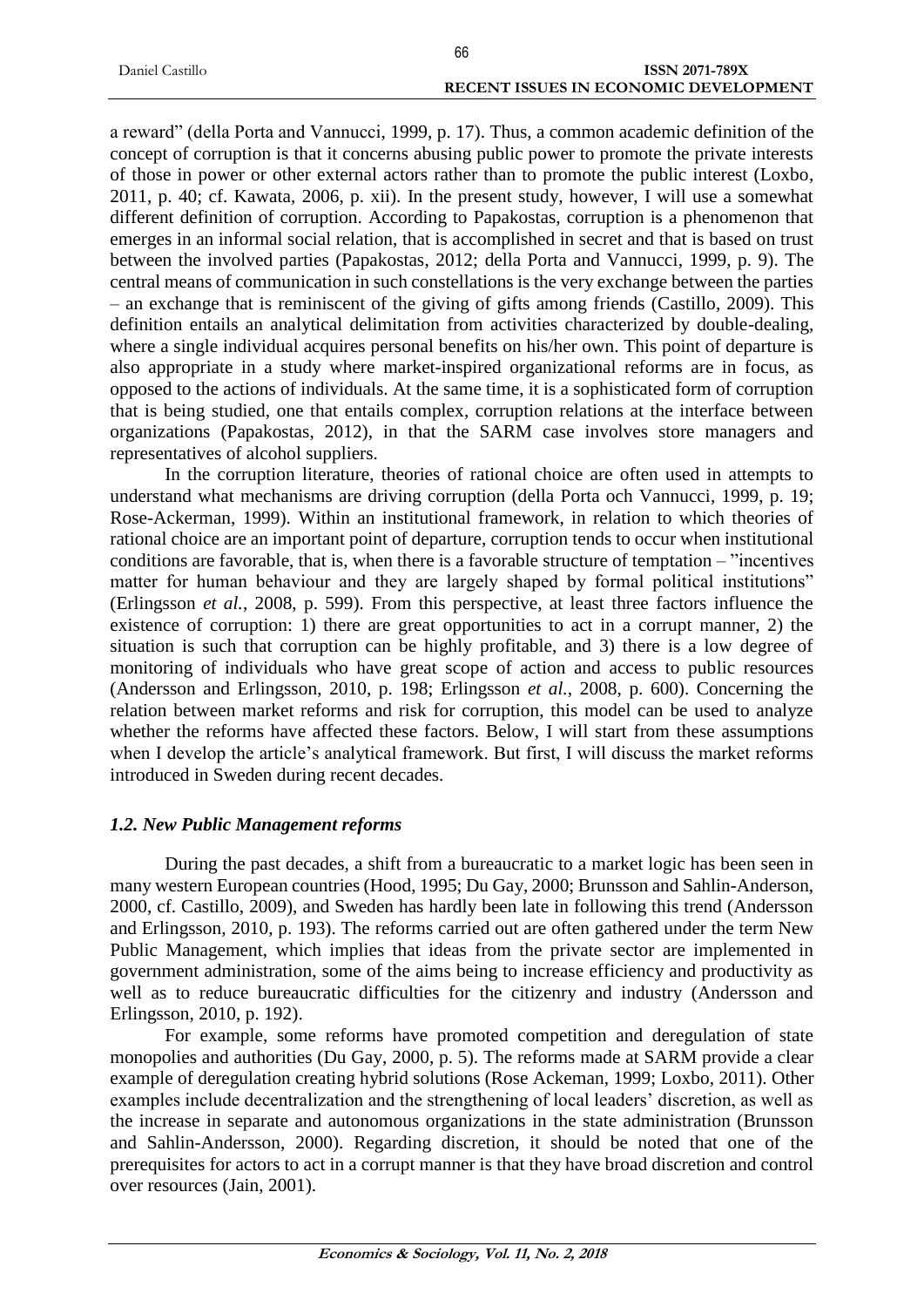|                 | 67                                           |
|-----------------|----------------------------------------------|
| Daniel Castillo | ISSN 2071-789X                               |
|                 | <b>RECENT ISSUES IN ECONOMIC DEVELOPMENT</b> |

In this development, market mechanisms have prevailed over bureaucratic mechanisms (Du Gay, 2000, p. 5ff). One observed consequence of the reforms is that the relations have changed and the interfaces expanded between the state and private companies. Moreover, an increase in formal relations between the two spheres also tends to reinforce the importance of informal relations (Misztal, 1999; Sennett, 1977). Procurement and contract writing often entail negotiations, which tend to create tight, personal contacts between the government and businesses (Papakostas, 2012; Misztal, 1999). Under such circumstances, it is clear that opportunities may be created for establishing relations that can be used to achieve improper ends, even though it is important to stress that this need not be the case. If these observations are considered together, there are clear indications that the described NPM reforms and their possible consequences may create favorable structures of temptation in state organizations and, thereby, new opportunities for corruption (cf. Andersson and Erlingsson, 2010, p. 205).

#### *1.3. Scope of action, informal relations and incentives to bribe*

Opportunities to act in a corrupt manner and the size of government actors' scope of action are aspects typically considered in the institutional explanatory model (Erlingsson *et al.*, 2008, p. 600; della Porta and Vannucci, 1999, p. 19; Jain, 2001, p. 77; Shleifer and Vishny, 1998, p. 12). Scope of action is closely related to regulation in governmental organizations, in that rules localize power to civil servants (Jain, 2001, p. 78). Thus, rules define both restrictions on and freedom of action within organizations. For this reason, great scope of action among government officials within regulated economies is assumed to often lead to increased corruption. However, the risk of corruption is great even in liberalized economies, particularly in situations where deregulation and market reforms have been introduced, because such processes also tend to require state interventions that ultimately entail great scope of action for civil servants (Jain, 2001, p. 78).

The scope of action within an organization is also dependent on how well the regulations are controlled and the actors monitored. Although the government does issue regulations for actions, they naturally do not cover the entire spectrum of possible actions that may emerge in all situations (Castillo, 2009). All actions in an organization are not equally easy to specify and control using rules. Civil servants typically find themselves in between the formal demands of the organization and the practical expectations of real life. This means that civil servants need to translate rules into practical action to some degree (Leppänen, 2007, p. 2). Naturally, in some cases civil servants are able to ignore the rules entirely. Regarding the introduction of market reforms, several researchers believe that it has made previous rules unclear and simultaneously created a vague distribution of responsibilities in the government. In this way, they consider that the risk of civil servants abusing their position has increased (Loxbo, 2011, p. 41). Thus, the organizational and practical circumstances prevailing in an organization are of great importance to actors' actual scope of action, which is why this aspect will be analyzed in the present article.

#### *1.4. Changing relations between the state and its environment*

Opportunities to act in a corrupt manner cannot only be related to actors' intraorganizational scope of action. Even social relations the actors are involved in have to be considered. Based on the above definition of corruption as a hidden social relation that builds on trust (Papakostas, 2012), it is of central importance to study changes in the prerequisites for social relations between the state and the environment and how these relations may impact opportunities to act in a corrupt manner.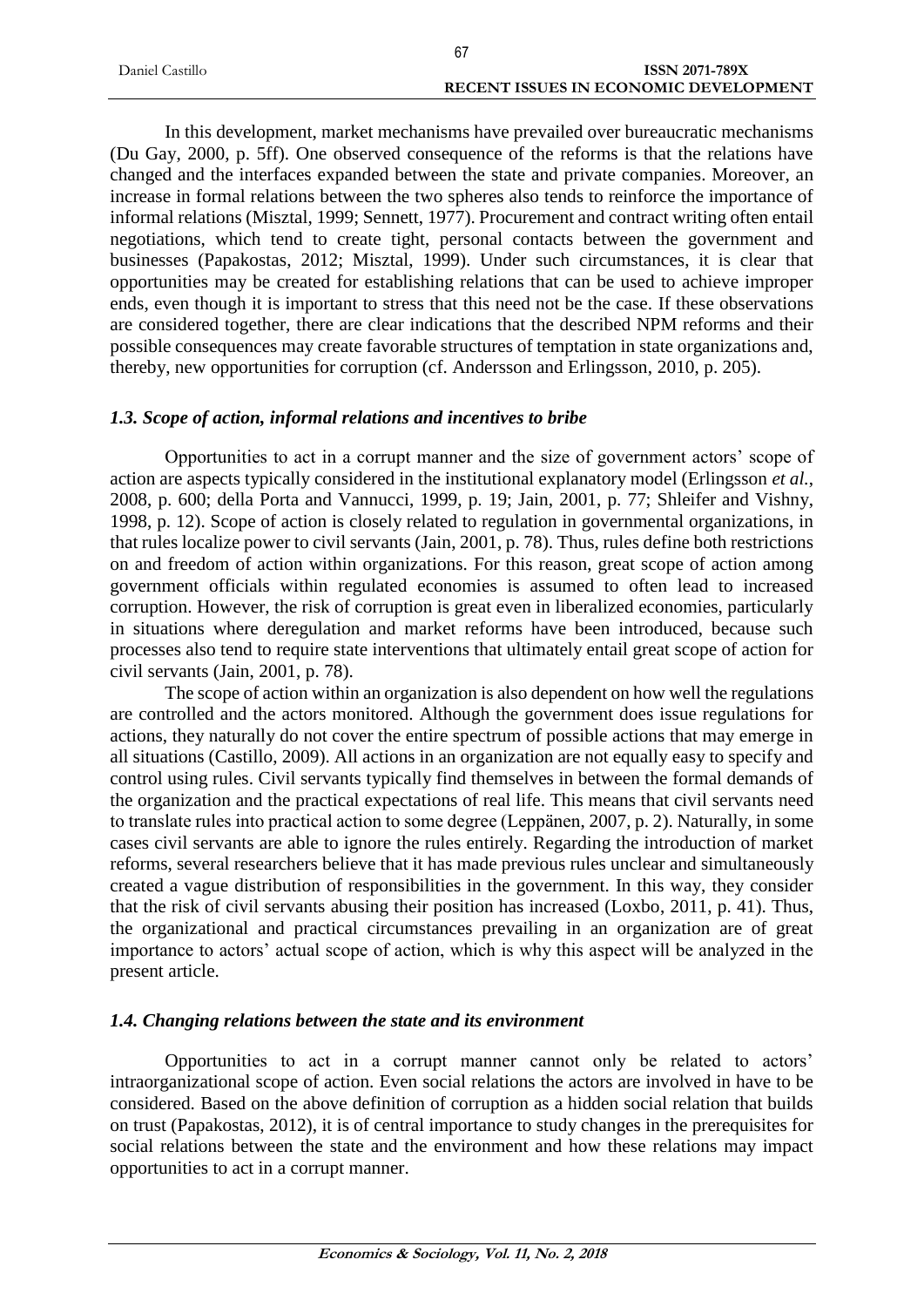|                 | 68                                           |
|-----------------|----------------------------------------------|
| Daniel Castillo | <b>ISSN 2071-789X</b>                        |
|                 | <b>RECENT ISSUES IN ECONOMIC DEVELOPMENT</b> |

Relations between the state and the environment may be both formal and informal in nature. Ideal-typically, formal relations are based on actors assuming an organizationally defined role in their relations with the environment and, in that framework, performing officially sanctioned work tasks based on rules that are subject to organizational control (Leppänen, 2007, p. 1; Johansson, 1992, p. 35). This control is an attempt on the part of the organization to monitor relations and minimize the personal and informal features of these relations, because there is a risk that such features will counteract the organization's purposes. This applies particularly to staff who work at the interface to other organizations. Analytically speaking, informal relations can be related to networks and interactional approaches that stress exchange relations based on mutual, personal trust (Stenlås, 1998, p. 48). Thus, from an analytical perspective, scope for corrupt behavior is found in informal relations between organizations. In this connection, it is important to study whether implementation of market reforms can create changed conditions for interaction between the state and environment that promote corruption.

# *1.5. Corruption as supply and demand*

The institutional framework offers explanations for how we can understand changes in the structure of temptation among politicians and civil servants in an administration (Andersson and Erlingsson, 2010, p. 198). But if we wish to know how market reforms can affect prerequisites for corruption in government, our research cannot focus solely on politicians' and civil servants' incentives to act in a corrupt manner. Given that I view corruption as a social relation, there is also a need to understand how market reforms can influence a third party's motivation to offer bribes and how this, in turn, can create favorable conditions for corrupt relations.

There are certainly situations in which civil servants demand bribes to perform an action for their own gains. But in other situations, an external third part may demand corrupt handling of a matter. Rose-Ackerman called the latter a "demand for corrupt services", or, "a supply of bribes" (Rose-Ackerman, 1997, p. 34). Given that much of the previous discussion has dealt with factors of importance to civil servants' opportunities to behave in a corrupt manner, it is also relevant to study how the supply of and incentive to offer bribes are related to the introduction of market reforms. We can reasonably assume that the increased competition for scarce state resources or access to information caused by market reforms – in relation to, for example, public procurement (Rose-Ackerman, 1997, p. 34ff) – also creates greater incentive among businesses to assert themselves in the competitive situation by offering bribes. It is also important to stress that the demand and supply of bribes must coincide if corruption is to ensue. Thus, corruption is a matter of timing between government officials' opportunities to ask for bribes and perform services desired by a third party, and the third party's ability and incentive to offer bribes.

As mentioned above, the present analysis is based on a case study of the corruption revealed within the state-owned company SARM during 2003. I will empirically consider three reforms or attempted reforms in the SARM organization, all of which can be related to more comprehensive market-inspired reforms implemented in the Swedish government. In sum, in the following analysis, I will empirically investigate what significance market-inspired reforms have for creating conditions for corruption by analyzing changes in the scope of action of SARM store managers, in the interaction between store managers and alcohol suppliers and in incentives and opportunities to act in a corrupt manner among the latter group.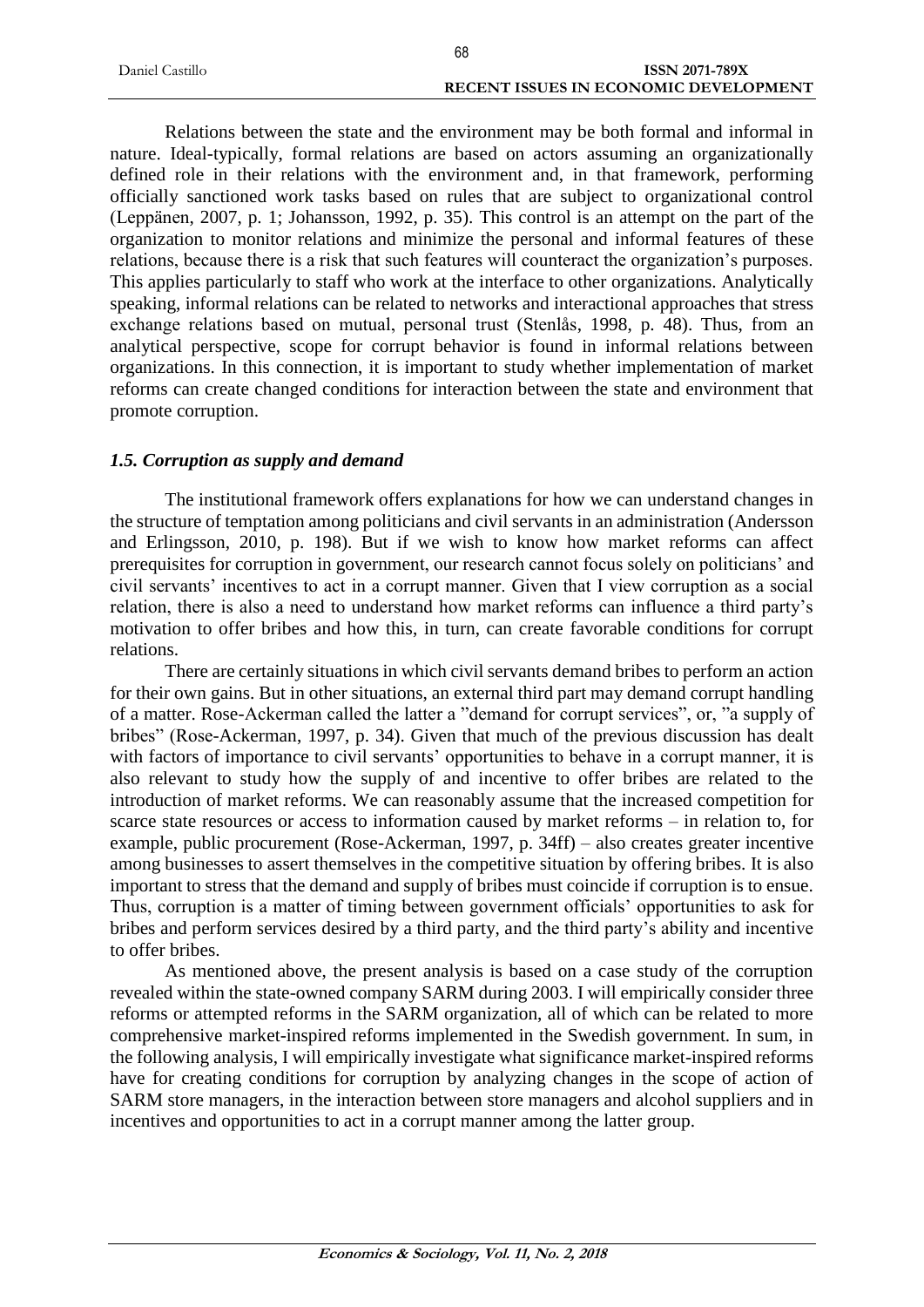# **2. Case and Methods**

# *2.1. SARM – an organization at the interface of the state and the market*

The case of SARM was chosen because it was one of only a few well-known corruption scandals uncovered in Sweden in which a large number of people were involved, and because SARM was a state-owned organization that had been subject to market reforms. The history of SARM began in 1955, but since the 19th century, Swedish alcohol policies have aimed at reducing the harm caused by alcohol. SARM's role in this was to limit access to alcohol and keep private profit-seekers out of the alcohol trade, which up until 1995 was primarily accomplished through price regulation and a state monopoly on alcohol. The purpose of the monopoly was to limit private profit on alcohol by controlling the marketing and sales of alcoholic beverages through the two state-owned monopolistic companies Vin & Sprit AB (distribution) and SARM (retail trade). This structure meant that much of the trade in alcohol never worked according to market principles and that citizens were shielded from alcohol products through organizational constructions. This emerged early on as a temporal and spatial shielding, accomplished by – among other methods – not displaying goods in the stores, limited opening hours and a long-standing system in which purchases were made over a counter, through direct contact with a SARM clerk. SARM was also supposed to act in a market-neutral manner in relation to the various goods the company made available.

SARM began undergoing some of its most tone-setting changes in the early 1990s, inspired by the private sector ideas. In many respects, these reforms were in sharp contrast to SARM's mission within the framework of traditional, market-restricting Swedish alcohol policies. First, in 1991, a self-service system – the supermarket model – was tested at a number of SARM stores, the aim being to increase freedom of choice and the organization's customer orientation. After these tests, all SARM stores were gradually renovated based on this model. Second, in 1994, the Swedish Parliament decided that Vin & Sprit's distribution monopoly would be abolished in connection with Sweden's entry into the EU (Government Bill 1994/95). This reform meant, among other things, that a market for alcohol distribution was created involving a couple hundred private supply companies (SARM 2005). A third reform that will be analyzed is the introduction, in 1999, of a new centralized assortment control system that ranked products based on consumer demand, profitability and efficiency.

# *2.2. Methods*

I have used several methods to collect data for the study. I have primarily interviewed strategic informants, meaning that they had special knowledge of and insights into questions concerning the SARM case that were relevant to the study. Written material has also been used, primarily police preliminary investigations of the case, SARM's internal documents and policies, as well as various public authorities' inquiries. The material was collected during 2007-2008. I chose to primarily conduct interviews because this method may be a way of acquiring information that is normally not found in formal documents – a disparity that is even more pronounced in relation to criminal activities, such as corruption. However, the documents have been important in confirming and complementing statements, particularly regarding organizational reforms made at SARM. The interviewees included prosecutors working on the SARM case, police officers responsible for the preliminary investigation, and the general counsel at SARM who was responsible for the company's internal inquiry. Total interviewees in this group was seven. One shortcoming regarding use of authorities as sources, however, is that they reflect the legal system's picture of the corruption. For this reason, I chose to act, on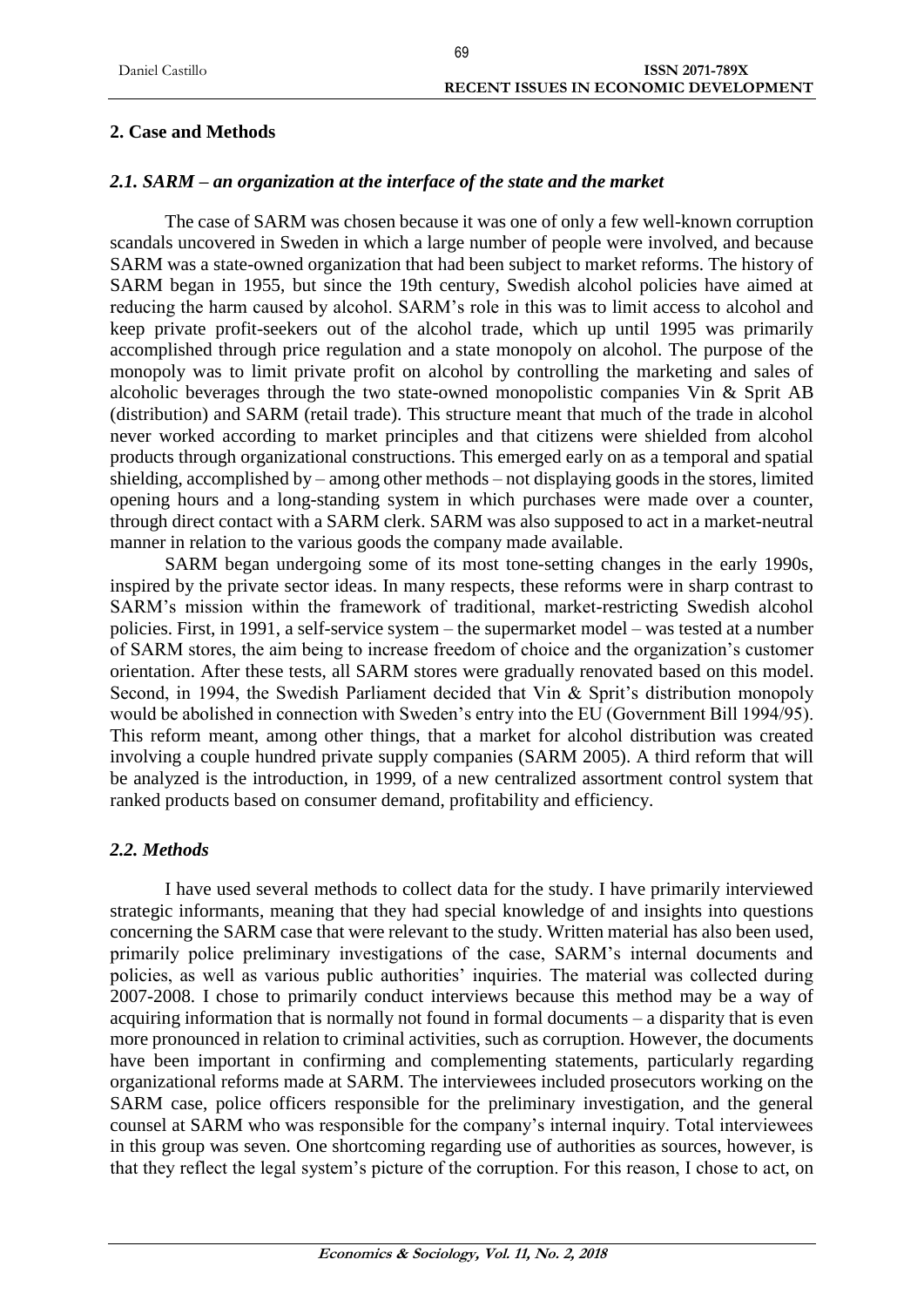|                 | 70                                    |                |
|-----------------|---------------------------------------|----------------|
| Daniel Castillo |                                       | ISSN 2071-789X |
|                 | RECENT ISSUES IN ECONOMIC DEVELOPMENT |                |

three occasions, as an observer during the trials of a group of former SARM store managers. This group of managers was called "the real bad guys" by several of the interviewees, because they were suspected of accepting high amounts of bribes from all of the suppliers in the investigation.

The trial proceedings provided great opportunities to study the store managers' stories about their experiences. During the pauses, I also participated in several conversations with both the accused and the prosecutors. In these conversations, I established contact with a number of the former store managers, who subsequently agreed to be interviewed separately. To ensure anonymity, I avoid indicating the number of interviewed former store managers. In the data, I refer to them as a single category – store manager  $(SM)$  – which means that the citations may be from different people. The interviewed former store managers should be seen as central figures who had an overview and insights, spanning longer periods and coming from different hierarchical perspectives. During these interviews, I experienced them to be surprisingly willing to share their experiences, in contrast to the touched up discussions that occurred during the trials.

# **3. Corruption within SARM**

### *3.1. Changing scope of action*

For SARM store managers, important parts of their ability to behave in a corrupt manner have been the reforms and regulation changes that affected their scope of action. Since 1974 store managers could choose their own store's assortment, as long as their choice of products was based on a common price list issued by SARM (Ragnarsson, 1994). This circumstance is important to understanding how the managers' opportunities to act in a corrupt manner developed.

Tests of a self-service system for the stores began in 1991. The old system was gradually abandoned as the self-service stores were introduced (SARM, 2008). One of the reasons for this was the desire to better adapt SARM stores to customers. The shift toward more self-service stores meant that the stores began offering a new service to alcohol producers: extraordinarily improved exposure of their products in the stores. There is no doubt that this service was of great value to the producers, but it is not certain SARM's directors realized this in the context of this major change.

In connection with this shift, the store managers' scope of action increased, and with this increase came even greater opportunities to behave in a corrupt manner, which in practice meant that store managers could control more aspects of store sales than previously. Among other things, they could influence product placement in the new stores, and product placement turned out to be important in guiding consumers' purchasing behavior (Nordfält, 2007).

One store manager said the following about the importance of the self-service system for guiding sales and acting in a corrupt manner, that is, performing services in return for bribes:

"Well, this self-service thing [then] you could direct sales by, you know, the shelves, there are four levels… if you have a product on the lowest shelf, hardly visible, you don't sell it, customers don't kneel down on the floor. If you place the product at eye level then obviously… and the top shelf that's at about 1.5 meters, instead of having three products there you maybe fill the whole shelf with one" (Manager).

After the scandal had been exposed, a SARM inquiry described how the store managers could use their scope of action in the stores to promote certain products within the framework of the self-service system: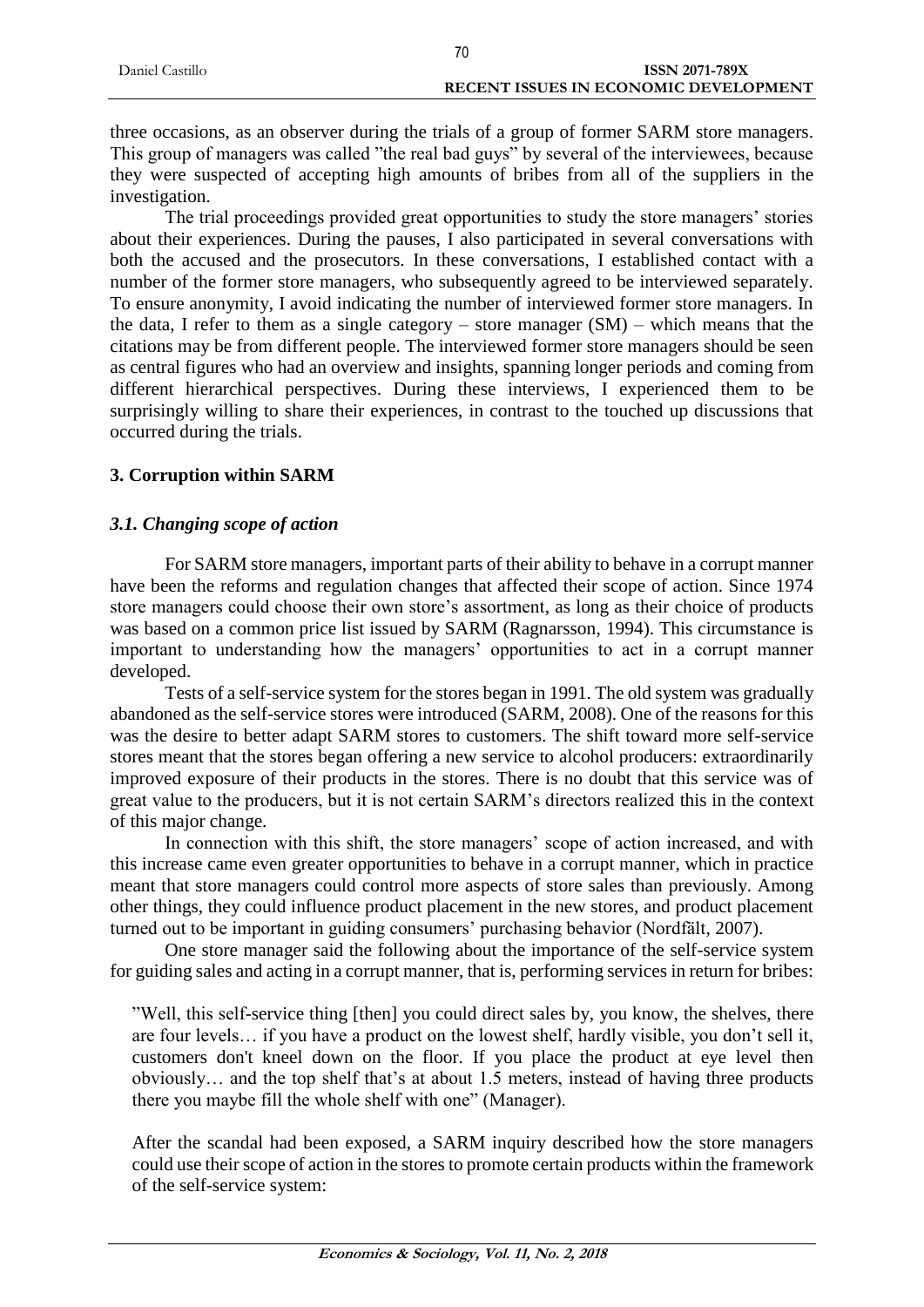| Daniel Castillo | <b>ISSN 2071-789X</b>                        |
|-----------------|----------------------------------------------|
|                 | <b>RECENT ISSUES IN ECONOMIC DEVELOPMENT</b> |
|                 |                                              |

"During store visits, it has been found that products from the assortment of order-only goods have [illicitly] been given prominent placements in the store, either on a quarter pallet display or favorable placement on the shelf. The best shelf placement is the top shelf" (Police protocol, p. 155).

"The subject came up at a meeting on 12 November 2002, in which a representative of our purchasing department participated. […] and he even mentioned how suppliers "think" it's possible to buy shelves in our stores" (Police protocol, p. 164).

Implementation of the new assortment control or module system during the period 1999- 2002 meant a reduction in individual store managers' scope of action, in favor of more central control based on sales quotas and product rankings. In the new system, the managers had less to say about their own assortment, but they were still able to choose 20 percent of it. Thus, the module system entailed less formal scope of action for the store managers. Note, however, that other illegitimate methods of manipulating the assortment and customers' purchasing behavior still existed. The preliminary investigation revealed that, in practice, the store managers could place products at their own discretion. According to SARM's company lawyer, the store managers de facto broke the assortment rules, sometimes by producing their own store labels for products that were actually only available on order. The purpose could be, for example, to "help" a supplier launch a new product and get it into the product category that allowed it to be sold at all SARM stores. Despite the formal reduction in scope of action caused by the module system, the store managers also facilitated so-called pegging purchases. A pegging purchase occurred when a supplier company ordered and bought large quantities of its own products from a SARM store in order to increase the sales statistics and improve the products' ranking in the assortment system (Police protocol, p. 179).

To sum up, the scope of action among SARM's store managers has changed in relation to several dimensions, which has been of importance to their opportunities to behave in a corrupt manner (cf. Jain, 2001, p. 78). Moreover, this change in scope of action can be tied to an overall movement toward more market-based mechanisms at SARM.

# *3.2. New opportunities for interaction*

The corruption that was uncovered in 2003 was certainly not a new phenomenon within SARM. Even before the distribution monopoly was abolished in 1995, there was a market for alcohol products, but it was regulated in such a way that neither SARM nor consumers had access to it. Only the state-owned company Vin & Sprit AB, which had a monopoly on distribution of alcohol, was charged with importing and producing various alcoholic beverages to be sold by SARM. For this reason, many foreign alcohol producers had engaged Swedish companies, around 20 agents, to represent them in their dealings with Vin & Sprit.

In the inquiry, there are indications that these agents and brewery representatives created contacts with and tried to influence SARM store managers during a long period of time, their aim being to improve sales of the products they represented. Up until the 1990s, the bribes consisted primarily of store managers being invited to and participating in parties, dinners and product testing activities arranged by the agents, as well as receiving product samples. Because this corruption was never revealed explicitly, at least not outside the organization, there is little knowledge about and data on the situation before the 1990s.

When Vin & Sprit's distribution monopoly was abolished in 1995, the relationships between the store managers and the agents (who then came to be called suppliers) changed (Government Bill, 1994/95). In addition to those who had previously acted on the market as Vin & Sprit agents, a large number of newly established supplier companies now emerged. The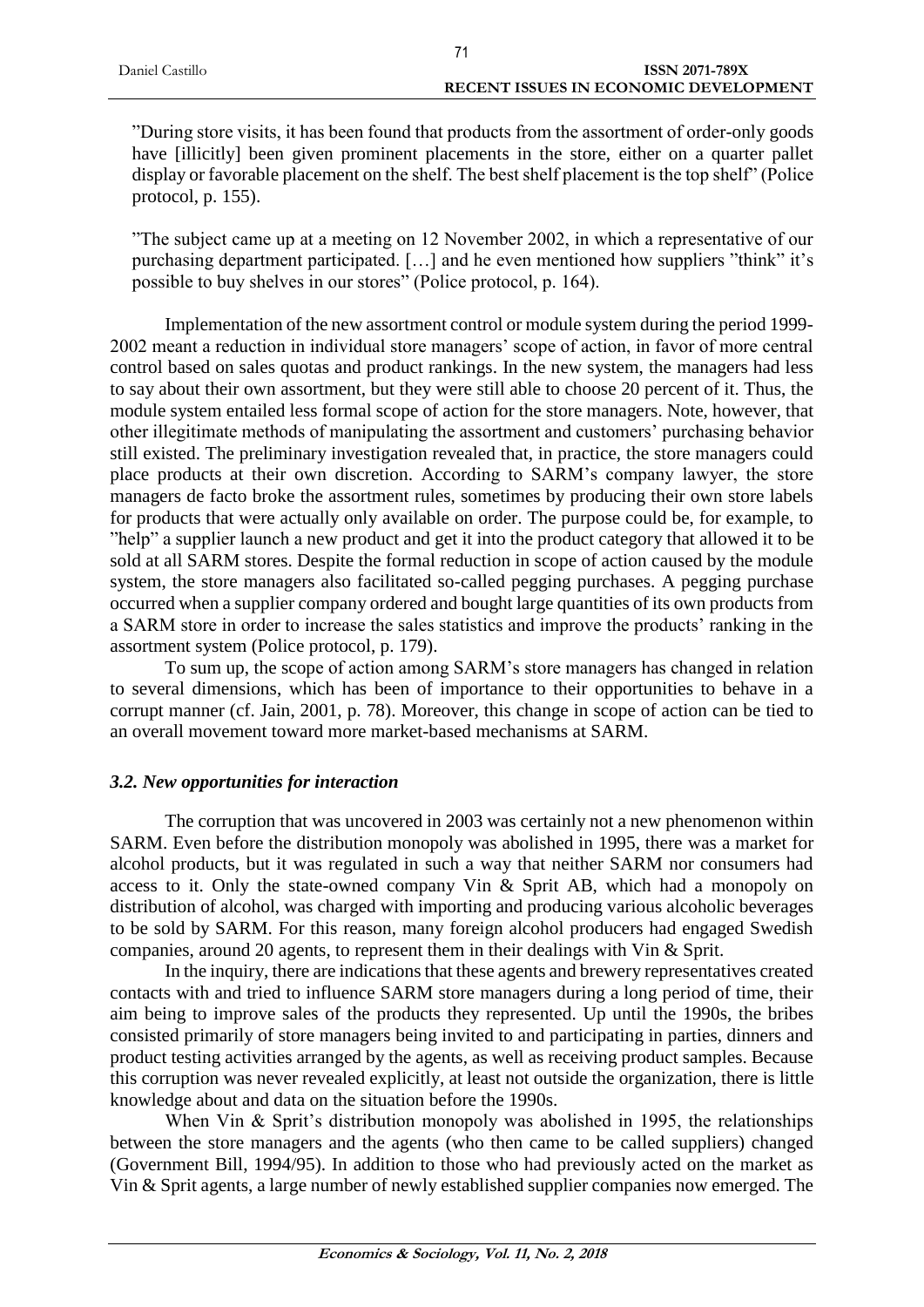| - Daniel Castillo | <b>ISSN 2071-789X</b>                        |
|-------------------|----------------------------------------------|
|                   | <b>RECENT ISSUES IN ECONOMIC DEVELOPMENT</b> |

number of suppliers increased from 1 to 115 during the first year, and later to 200 during subsequent years, stabilizing at 180 in 2004 (SARM, 2005). Deregulation meant that every SARM store established direct and formal contacts with a large number of new and old privately owned suppliers, and that the total number of relationships that were formally enabled increased considerably. (Although Vin & Sprit was state owned until 2008). More store managers were now involved in direct contacts with suppliers, and this was probably a clear increase compared with the number of managers who had previously had contacts with a few agents.

Note, however, that these formal contacts were surrounded by carefully elaborated rules, especially the policies for supplier contacts introduced in 1994 and 1998. These policies clarified the boundary between SARM and the surrounding world, stressing that legal measures must be taken against all manner of influence on SARM employees (Police protocol, p. 1). However, the policies did enable certain kinds of contact and visits between the stores and the suppliers, primarily concerning logistic matters (SARM, 1998). Suppliers could for example visit the stores to inspect stock-keeping, logistic and complaint issues. The regulations made it clear that no persuasion regarding certain products was allowed during such meetings.

Despite all the regulations, contacts between the store managers and the bulk of the suppliers, both new and old, expanded and intensified under the new circumstances that emerged after the monopoly was abolished. Beside the formal contacts, store manager associations (tied to the union) around the country served as facilitators of informal contacts between store managers and suppliers.

According to one of the prosecutors, for suppliers the authorized contacts meant a channel into the organization:

"[…] The suppliers took advantage of this, at least the ones we've prosecuted and convicted, by taking sales-promoting measures during the permitted visits" (Prosecutor).

In this way, the store managers now had the capacity to handle the contacts with supply company representatives themselves, which gave them greater scope of action compared to the situation before deregulation. It is clear from the legal investigation that this new scope of action was used to develop existing relationships between the store managers and the suppliers, and that forbidden sales-promoting measures were discussed in these meetings. One prosecutor stated the following:

"We know they discussed shelf placement, positioning in the store 'can't you put a half pallet display on the floor,' we have seized instructions, email and paper documents showing that all three of the convicted suppliers have engaged in these kinds of activities" (Prosecutor).

SARM's company lawyer stressed how important this opening in the regulations was in creating contacts between the stores and the suppliers:

"I must say that the inquiries have shown, Åkesson, VinTrädgårdh, Philipsson & Söderberg and not least  $V & S$ , you know, that there's been a dramatic increase in the contact frequency on the suppliers' side with our stores that goes way beyond logistic issues" (Company lawyer).

Thus, an unintended consequence of the policy change was that the new formal relations between SARM and the alcohol suppliers gradually transformed into informal social relationships (cf. Leppänen 2007, p. 1). This opening in the regulations meant that suppliers were offered an arena in which they could try to influence the store managers and in which new networks could be established. One prosecutor related the following: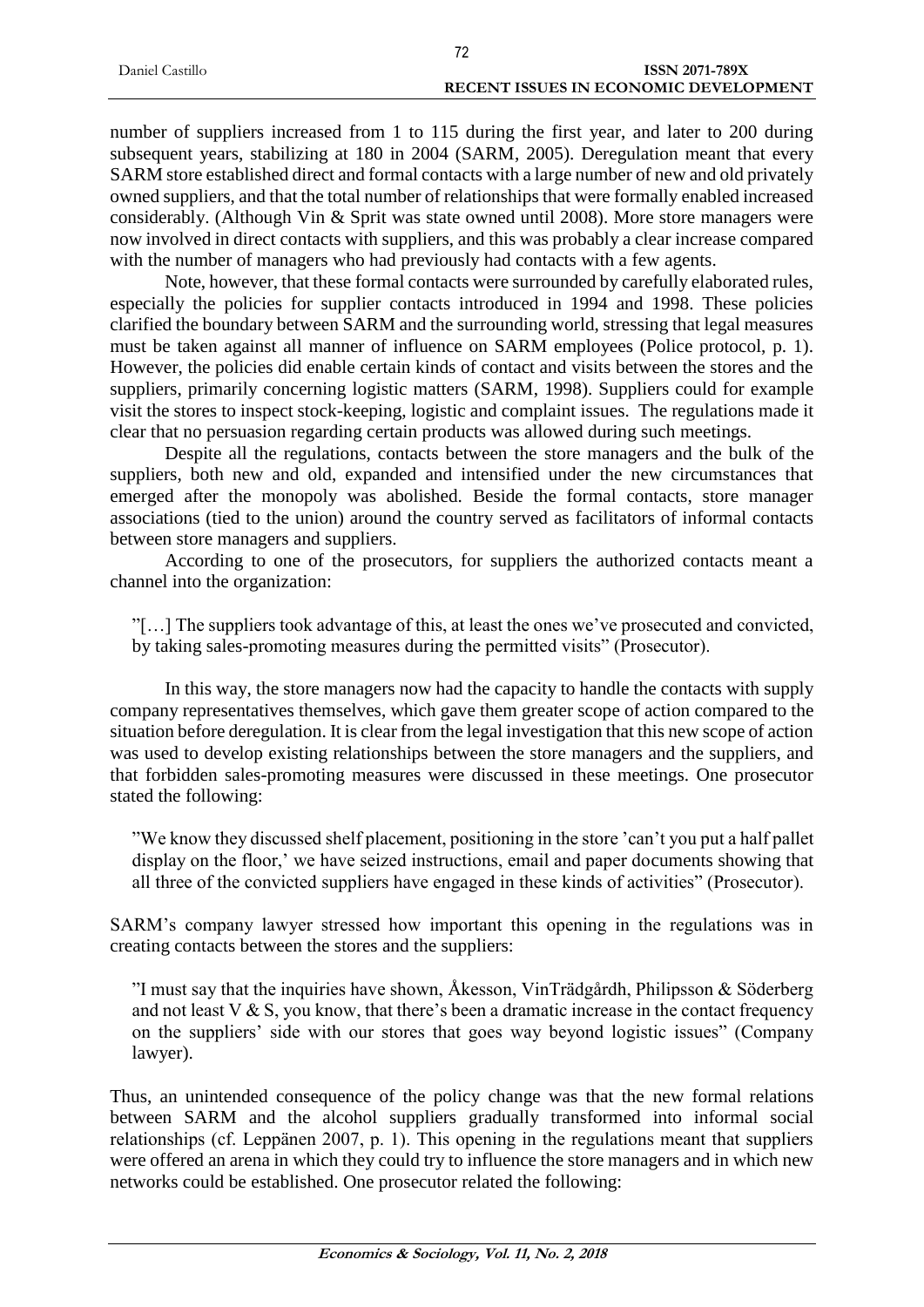| Daniel Castillo | ISSN 2071-789X                        |
|-----------------|---------------------------------------|
|                 | RECENT ISSUES IN ECONOMIC DEVELOPMENT |
|                 |                                       |

"This isn't just a pretty big network. What we can see is that the wine suppliers started by becoming familiar with and trying to understand almost every store managers' willingness to accept bribes. Then they introduced it in small chunks, then increased and increased. After that the managers are almost on the payroll" (Prosecutor).

One indicator of the presence of informal and interpersonal exchange relations is the list established during the preliminary investigation showing a large number of verified occasions on which store managers have been treated to lunch or dinner by a supplier, for example representatives of Åkesson Vin AB (Police protocol, part B, p. 584ff).

Opportunities for contact between the store managers and suppliers also increased because several suppliers had hired previous SARM employees. In this way, a network emerged in which former SARM employees were now working for a supplier and could, thanks to their old contact network, simplify the creation of social relationships between the supplier and SARM. This employment mobility was described by one of the prosecutors:

"Certain suppliers have hired former store managers, who then contact their old friends: 'Hey there, it's Arne, I'm working for this and that company now. I thought I'd come out and visit you.' These former managers have an established reputation when they arrive: That Arne, he's a really nice guy! Then Arne says: Well, can't I arrange an offer for you. You can travel somewhere or be part of our lottery or here take some product samples" (Prosecutor; Police protocol, interrogation report, p. 30).

Some stores had many employees who later started working for a supplier company. One store manager talked about the importance of informal contacts for the suppliers:

"Well, here we know that this guy is clever and enterprising. We could use him at our company. As I understand it, you have a discussion and your job it's to drive around to visit your colleagues, and we know each other! For years! Instead of it taking other suppliers several years to build up contacts – here it's for free! You're already friends, you've socialized, you've attended loads of courses, you've been to store manager meetings, parties, other agents…" (Manager).

Although informal relationships between store managers and agents existed prior to deregulation, it is clear that the new market-oriented situation brought about a marked escalation of such relationships. Deregulation and the subsequent policy changes meant that new arenas for boundary-crossing interaction could be established, at the same time as the number of potential supplier employees to interact with increased greatly. The preliminary investigation showed clearly that it was in these informal constellations between store managers and suppliers that the corruption expanded and intensified. Thus, the corrupt transactions were beyond the organization's – that is SARM's – control (Johansson, 1992, p. 35). One of the detective inspectors who investigated the corruption stressed the difficulty of discovering bribery:

"These pure bribery situations where you butter up the store managers with money, items, trips… they've have a really hard time checking that physically… there aren't any instruments to do it with. Then as far as these "rebounds" (pegging purchases) are concerned and the sales statistics… how the suppliers have been able to trick SARM's system of which products should be in which modules, and what sale volumes they've had. Well, of course they could have discovered this by making inspections. But the individual attempts to gain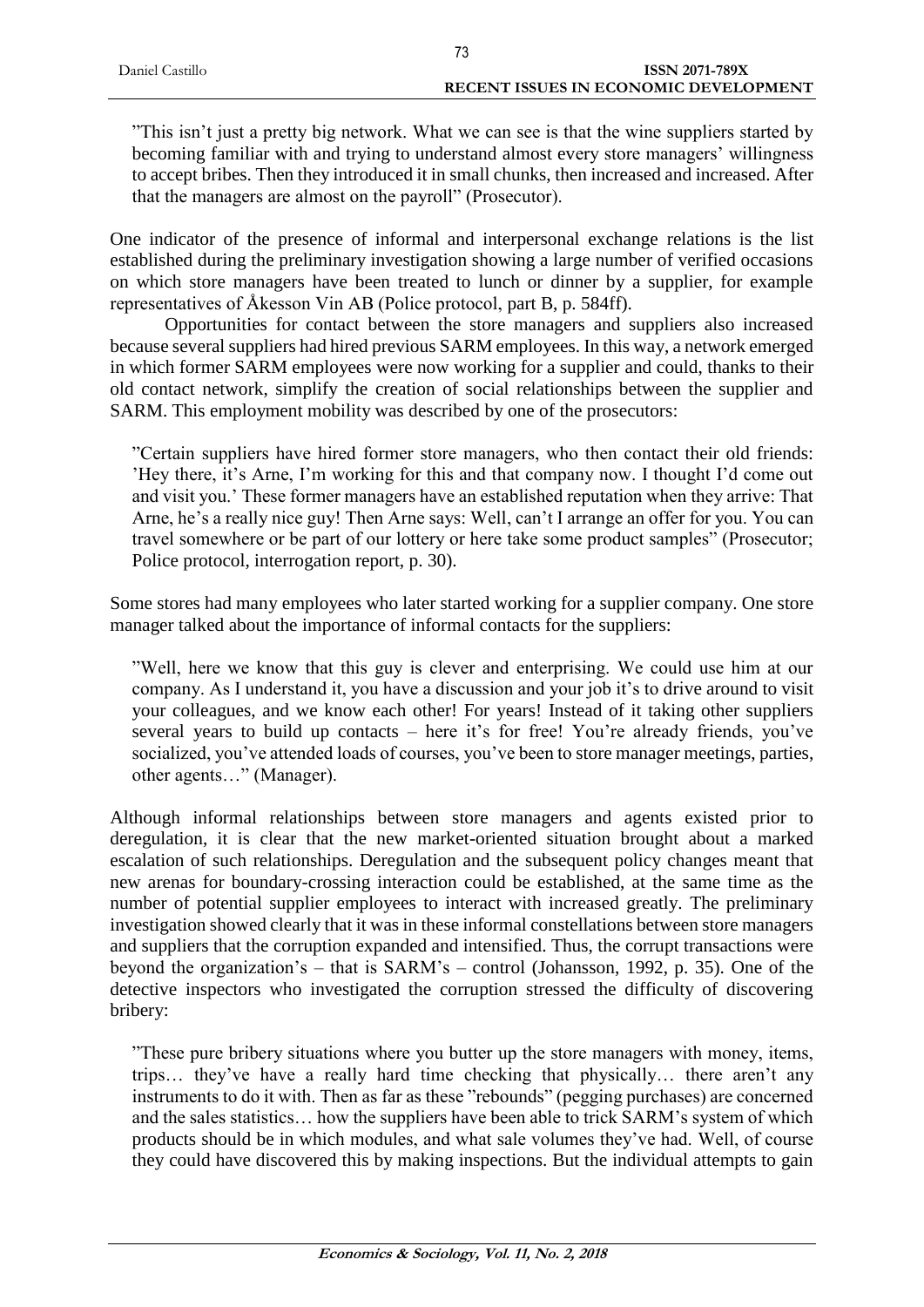| Daniel Castillo | <b>ISSN 2071-789X</b>                        |
|-----------------|----------------------------------------------|
|                 | <b>RECENT ISSUES IN ECONOMIC DEVELOPMENT</b> |
|                 |                                              |

influence are really hard to check. You can't see it. It happens at places other than SARM and in secret" (Detective).

SARM'S ability to monitor the situation and ensure that these regulations were followed was also rather limited. With only five regional managers, each responsible for 60-80 stores up until 2001, the distance between store managers and the regional managers was large (SARM, 2001).

In many ways, abolishing the state-owned distribution monopoly meant changes in the prerequisites for interaction between store managers and supplier company representatives. With a larger number of informal relations came increased opportunities to act in a corrupt manner. More store managers had contact with more suppliers, and at the same time new opportunities were created for them to meet within certain approved frameworks. The legal investigation showed, however, that these arenas were of central importance in creating corrupt relationships that have been difficult for an organization like SARM to monitor.

### *3.3. Increased supply of bribes – competition, the module system and direct bribes*

It is fairly clear from the present study that there has been a demand for corrupt activities among the alcohol suppliers. Also obvious is that the demand has grown over time. The establishment of a competitive distribution market reinforced rather than weakened suppliers' propensity to try to influence and bribe SARM's store managers. However, as a single factor, increased competition is not sufficient to explain the increased supply of bribes.

Introduction of the new assortment control model in 1999 did not only have consequences for the store managers' scope of action. The assortment control model, and its modules, entailed SARM returning to a more centrally organized system to be able to control the increasing complexity of the organization. The module system involved dividing the assortment into five modules, the first of which was called the base module and the other four supplemental modules. In the spring of 2001, the base module consisted of 400 items, all of which were to be accessible at all SARM stores (SARM, 2001). The basis for assigning items to each module was created by ranking them within each segment based on consumer demand and the products' profitability and efficiency. The items with the highest rankings were placed in the base module, and the rest in the subsequent order in the four supplemental modules. There is no doubt that the ideal of the primacy of market mechanisms over bureaucratic mechanisms had influenced the architects of this system, because consumer demand came to guide the supply of goods to a much higher degree than previously (cf. Du Gay, 2005). Moreover, the system was transparent and clear, because each product's sales and position in the system could be tracked relatively well.

When the suppliers learned that SARM was planning to introduce the new assortment control system, they became more interested in their contacts with the store managers because they wanted to get their products into the new modules. Clear expressions of concern about the module system on the part of suppliers were seen in the preliminary investigation. One representative of Åkesson Vin AB wrote the following in an internal document:

"Concerning the new assortment control, we have to find new ways of achieving results" (Police protocol, Åkesson Vin AB, internal document, p. 197).

Similar reasoning was found in an e-mail message from 2002:

"I would find it valuable if you could develop a proposal, based on the principles we used before, where we try to help sales get on the right track in a suitable manner" (Police protocol, Åkesson Vin AB, internal document, p. 198).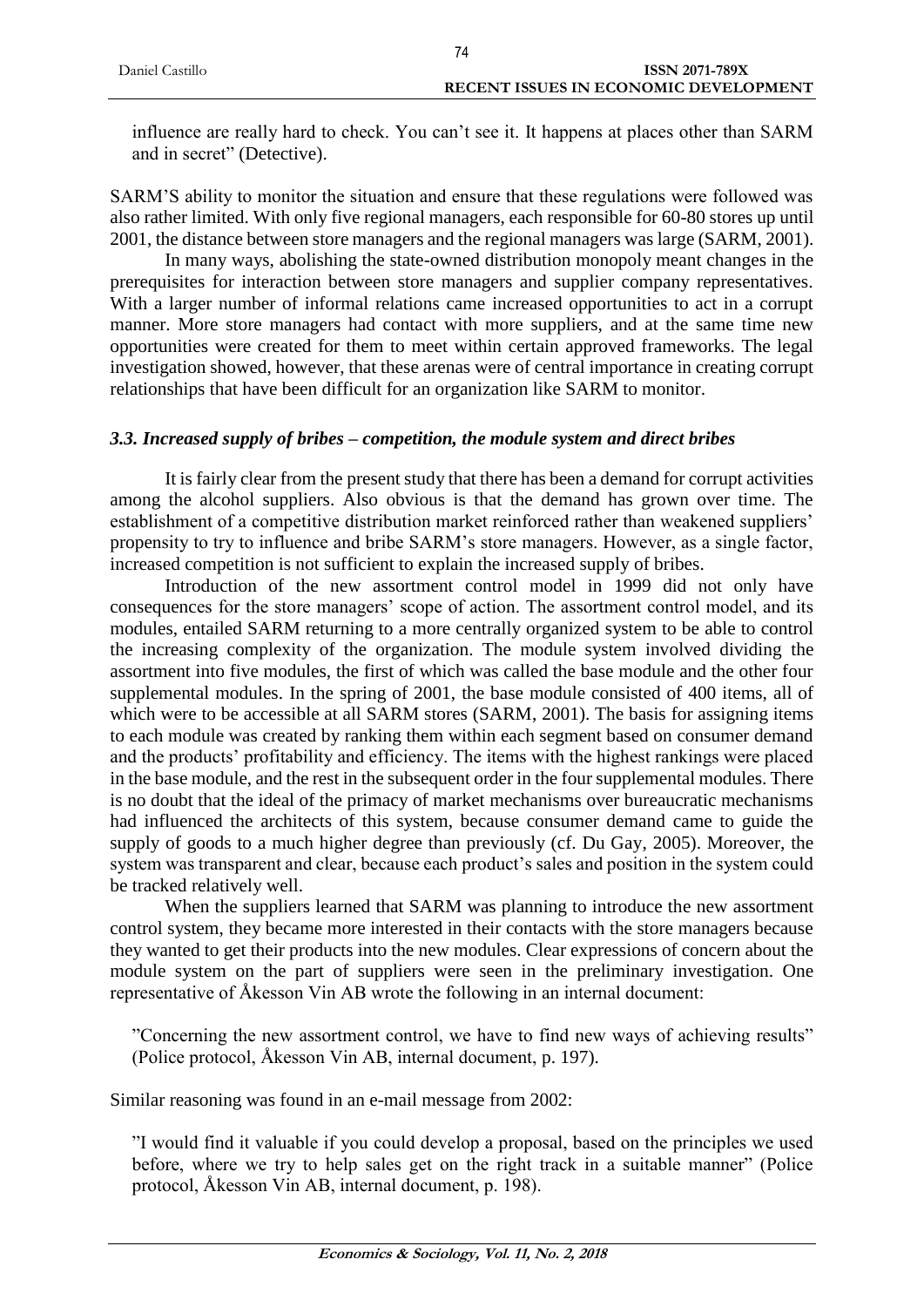| <b>ISSN 2071-789X</b>                 |
|---------------------------------------|
| RECENT ISSUES IN ECONOMIC DEVELOPMENT |
|                                       |

The interviewed store managers indicated that introduction of the new assortment control system was what had caused suppliers to try even harder than previously to influence managers. They even claimed that the suppliers had started offering cash and checks when or just before the module system was introduced.

"But before the module system, cash was not part of the game. Then it became more interesting and some of the suppliers brought the money out" (Manager).

"This bit with the money… […]. It happened in connection with the module system, […] because then there were loads of products that were going to be removed from certain stores. The ones that were only going to have the base assortment, lots of products were going to just disappear. Maybe a supplier would have his products removed from 100 stores. […] And then in the end, in the stores where you have your products, if you don't maintain the sales volume the main office has set. You have to sell some amount in order to remain. If you don't you're out in a second. As I understand it, that's when it started to be about a little money" (Manager).

Another former store manager reported that the period after 1995 and later introduction of the module system were important events in the escalation of corruption:

"More were involved, it became more wide-spread. At first there were a few in Stockholm, you could say, store managers who'd been around a while and been all over the country, there were store manager associations… […] They'd been around a long time and knew some suppliers. But by the end of, I'd say, by 2000-2001, almost everyone was involved. It got out of control. It went too fast in the end. It was just a matter of time until it would all fall apart" (Manager).

For a supplier, it was best to establish one's products in the base module, because that meant that all products would be available at all SARM stores throughout the country. Thus, there was an obvious incentive to try to influence the store managers. As a consequence of the module system, the suppliers tried to move their items to the modules with the greatest sales potential, or to maintain the items' place in a certain module if sales were to drop. Moreover, the suppliers had incentive to work toward strong introduction of new products by finding opportunities to sell them in a large number of stores. One prosecutor at the Corruption Unit at the Swedish Prosecution Authority reported that it was clear from the preliminary investigation that the sales managers had been pressing very hard. Some employees of the indicted supplier company had even complained via e-mail to their supervisors that they felt too much pressure and that the store managers were beginning to get angry with them.

It was under these circumstances that the suppliers began using money to influence the store managers. The bribes offered to the managers consisted of money transfers to their private bank accounts and gift certificates for trips that could be exchanged for cash. The size of the bribes was often based on various bonus systems developed by the suppliers (Police protocol, Åkesson Vin AB, part A, pp. 248, 256). Another method was using product samples. Here, the store manager him-/herself bought a supplier's products, sent the receipt to the supplier and then received a check for the same amount. Bribes could also consist of dinner or trip invitations, a method also used in the past (Police protocol, general section).

Although the module system meant that the demand for corrupt activities increased, one prerequisite for accomplishing these activities was that the store managers could, in fact, influence sales. The previously introduced self-service system had created the conditions for an increased product exposure service, in that store managers' scope of action gave them greater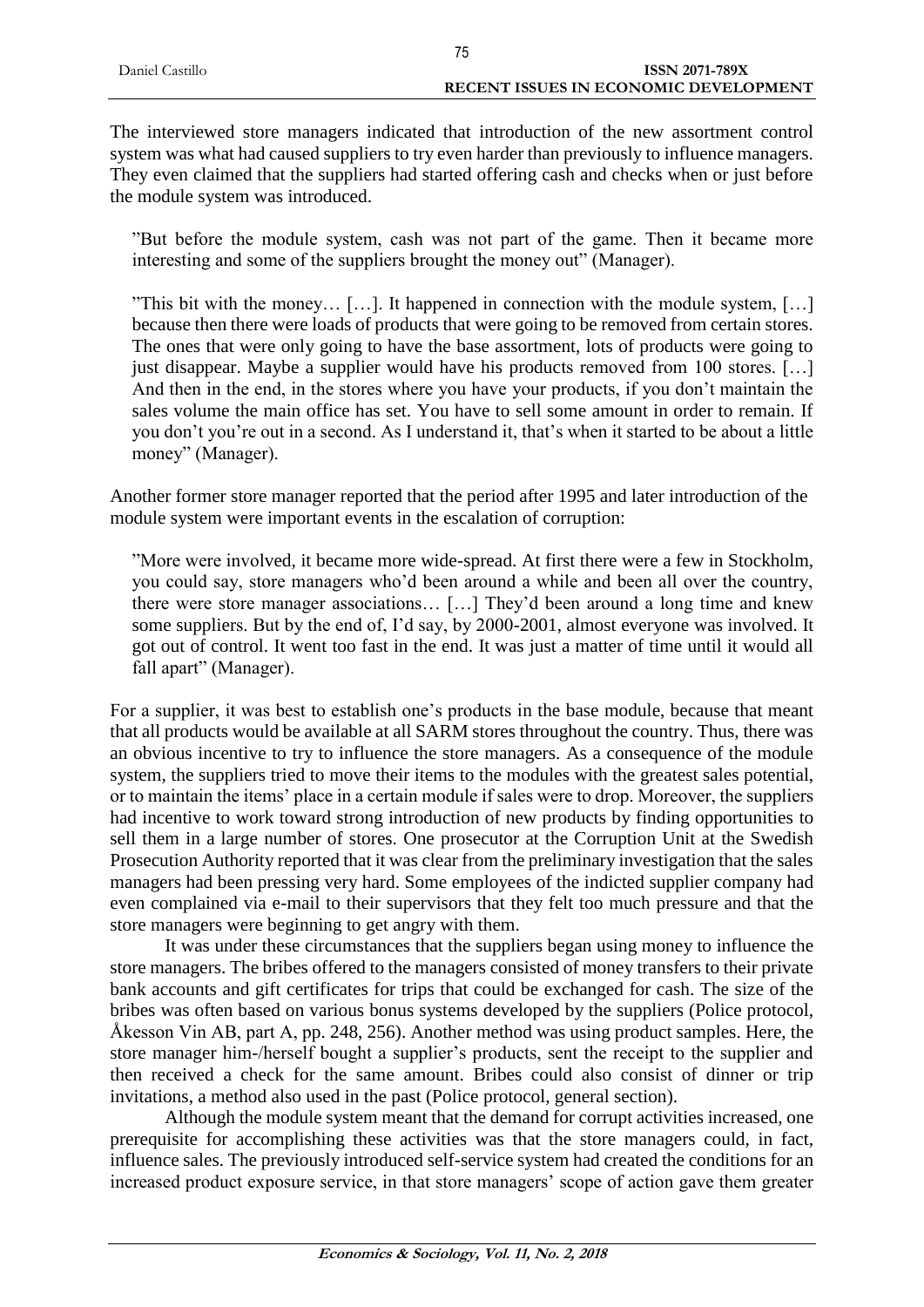| Daniel Castillo | <b>ISSN 2071-789X</b>                        |
|-----------------|----------------------------------------------|
|                 | <b>RECENT ISSUES IN ECONOMIC DEVELOPMENT</b> |

opportunities to guide sales through their control over product placement in the store (cf. Nordfält, 2007). Compared with the situation before the self-service stores, the managers could now offer their suppliers much more sophisticated services in return through, e.g., manipulation of product exposure, keeping products from the order-only assortment in stock or facilitating pegging purchases (Police protocol, Åkesson Vin AB, part A, p. 290). Opportunities to control these aspects were not limited by the new assortment system, because it was only aimed at determining the content of the assortment. At the same time, the new assortment system meant an increase in the importance of services in return that could give quick, concrete results in the suppliers' sales statistics. One crucial aspect of the module system was the increased possibility to calculate the value of the store managers' services in return, that is, to calculate how much they increased sales, and then to pay them based on these calculations. In other words, the suppliers could easily calculate the effects of the bribes. As mentioned earlier, one reason for these new opportunities was that the system was highly transparent and offered clear sales measurements. This is indicated, among other things, by the hidden bonus system that the suppliers had put in place. One police detective made the following statement:

"[…] then it was the CEO at VinTrädgårdh, the money came from his personal checking account, […] he had a system where he made payments on a certain date based on the previous month's sales report" (Detective).

In sum, we can observe a clear relation between the new assortment control system that was gradually introduced at SARM staring in 1999 and the escalating corruption occurring between the store managers and suppliers. The increased importance of market mechanisms (cf. Du Gay, 2000, p. 5ff) as a means of control of the stores' assortment and, in turn, the increased competition would seem to have generated increased demand for corrupt activities among SARM suppliers (Rose-Ackerman, 1997, p. 34ff). The module system, isolated from other organizational changes, was not a sufficient condition for corruption to escalate (in both form and content), but combined with the self-service system that was in place in most stores, the necessary prerequisites were created to make suppliers' bribes pay off. Naturally, the reason for this was that, owing to the self-service reform, the store managers had greater opportunities to control sales in their stores. This relationship shows the importance of timing between the demand for corrupt activities and real possibilities to perform services in return, that is, to offer corrupt services.

# **Conclusions**

The primary aim of the present article has been to investigate whether introduction of market-oriented reforms in governments can affect the prerequisites for corruption. Three central reforms of operations at SARM have been analyzed. The introduction of the self-service system in 1991, abolishment of the distribution monopoly in 1995 and launching of a new assortment control system in 1999 have all had an important influence on opportunities to behave in a corrupt manner within the organization as well as on the development of incentives to offer bribes. The reforms share several of the elements typically related to the New Public Management paradigm, including adaptation to customers, competition, decentralization and demand orientation.

First, the article has shown that the reforms gave the managers greater opportunities to control more aspects of store sales than they had previously as well as increased capacity to handle contacts with the surrounding world. This increased their ability to provide services in return to suppliers offering bribes. Second, the interaction between SARM and the surrounding world changed when the distribution monopoly was abolished in 1995. Seen from the outside,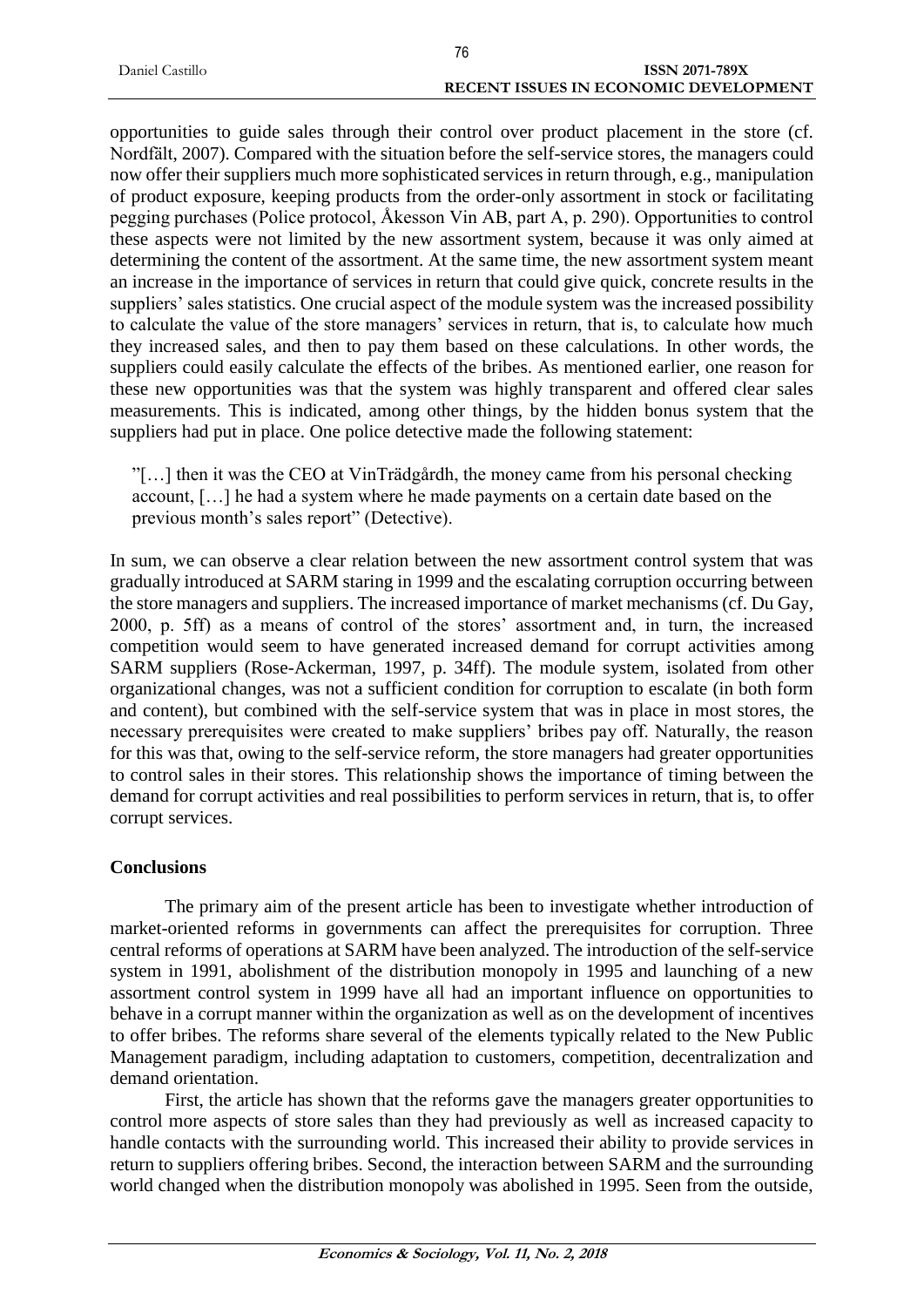| Daniel Castillo | <b>ISSN 2071-789X</b>                 |  |
|-----------------|---------------------------------------|--|
|                 | RECENT ISSUES IN ECONOMIC DEVELOPMENT |  |

the monopoly situation entailed few legitimate opportunities for SARM store managers to interact. But after 1995, new formal relationships were established with the companies that could now, with the open market, supply alcohol products. The analysis shows that these changes also promoted networks and informal relationships between the actors, which came to serve as a platform for hidden corrupt activities. Policy changes that accepted some cooperation as well as new opportunities for employment mobility between SARM and the suppliers also supported this development. Finally, the reforms meant stimulation of the demand for corrupt activities, particularly as a consequence of the new assortment system, which was based more on consumer demand. When demand clearly controlled the assortment structure – which established, among other things, the products' sales reach across the stores – strong incentive emerged among suppliers to try to influence sales. An additional consequence of the assortment system was that it increased suppliers' ability to more precisely determine the value of the store managers' services in return for sales.

All in all, the present results indicate that introduction of market-inspired reforms in the area of alcohol policy has promoted the conditions for corrupt activities. Naturally, I cannot draw any conclusions concerning whether corruption has generally increased or decreased in Sweden. On the other hand, the study does improve our understanding of the complex interplay of processes and organizational prerequisites that stem from market reforms and that may promote corruption. Because the content of the reforms under study, particularly hybrid solutions, has been applied in a number of other governmental areas, the present results do indicate that the risk of corruption should be discussed on a broader front in areas where market reforms have been carried out.

The theory proposed in previous research – that the introduction of market reforms has created unclear rules and grey zones (Jain, 2011; Loxbo, 2011, p. 38), and thereby increased risk for corruption – has found no support in the present study. On the contrary, the tendency has been toward more rules as well as clearer and more detailed rules, especially in connection with abolishment of the monopoly. Loxbo (2011, p. 55) observed this as well, but the important point here is that corruption can exist even when rules are clear. Discovering the improprieties at SARM would probably have required extensive, direct control measures and considerable knowledge about the stores' assortments, which indicates that organizational conditions are more decisive than merely having clear rules.

Regarding theory, the present study has partly been based on the institutional rationality model's assumptions concerning actors opportunities to behave in a corrupt manner, which were studied here in relation to intra- and interorganizational scope of action (Andersson and Erlingsson, 2010, p. 198; Erlingsson *et al.*, 2008, p. 600). But it is not only changes in scope of action that have affected corruption within SARM. The study has also revealed that market reforms generated increased demand for corrupt activities among several actors on the distribution market. In other words, market reforms created conditions that were particularly promotive of corrupt behavior on both the supply and the demand side.

The changed perspective on corruption offered by the present study – from structures of temptation within state-run organizations to factors that impact the very corruption relation as a whole – makes an important theoretical contribution. When corruption is defined as a phenomenon that solely concerns abuse of public power, changes that affect opportunities and incentives to bribe government functionaries at all are underestimated. Studying corruption as a social relation broadens the perspective, which contributes to a more sophisticated understanding of what mechanisms promote corrupt activities. Moreover, viewing corruption as a relation means that the timing of various reforms, which affects opportunities to perform services in return and the incentive to bribe, becomes an important analytical dimension in understanding the conditions under which there is a risk that corruption will emerge. However,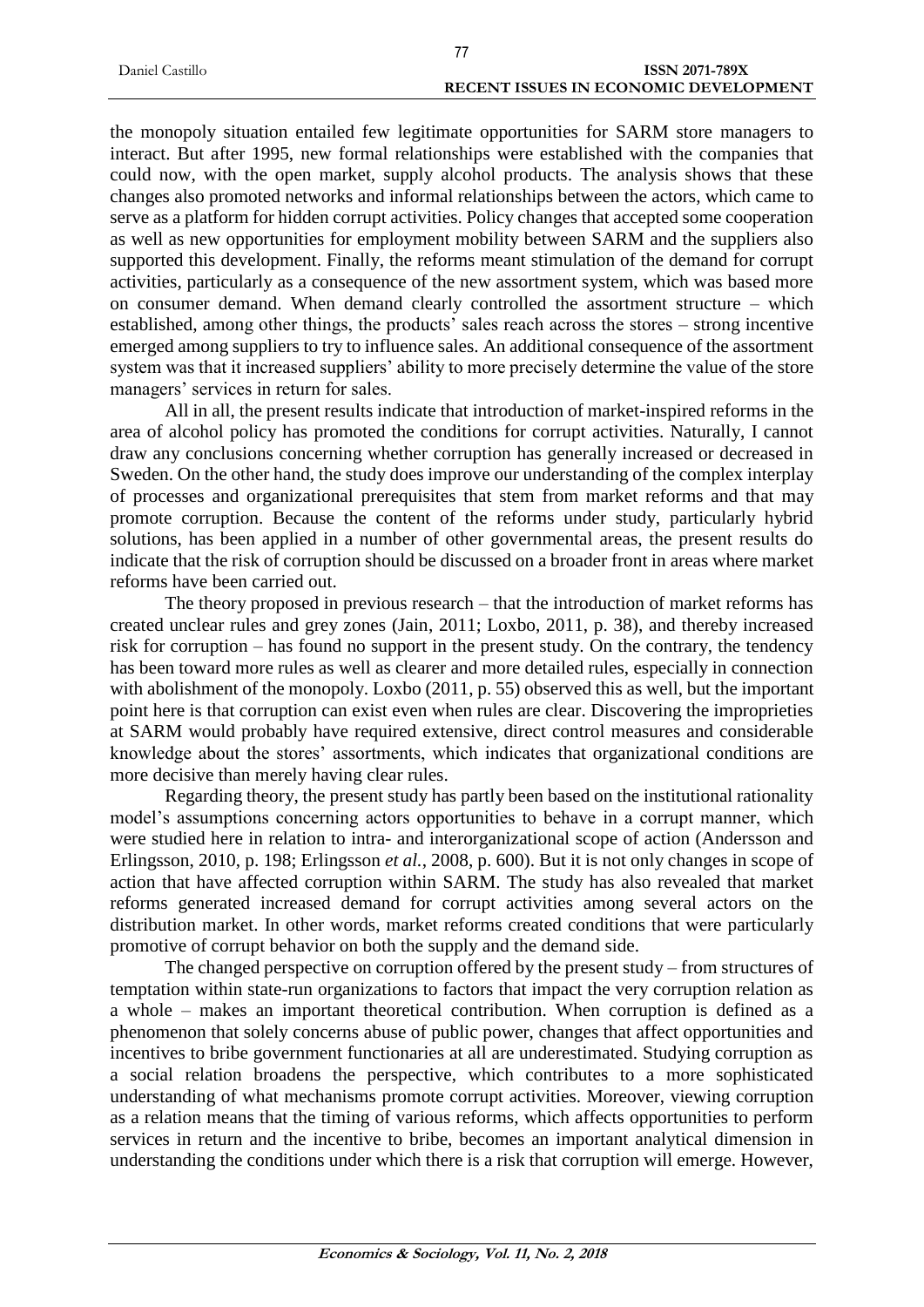if we are to gain more knowledge about these conditions, there is a need for additional studies of actual corruption cases and the organizational constellations in which they have existed.

# **References**

- Andersson, S. & Erlingsson, G. Ó. (2010). Förvaltningsreformer och korruptionsrisker. In: S. Andersson, A. Bergh, G. Ó. Erlingsson & M. Sjölin (eds.). *Korruption, maktmissbruk och legitimitet.* Stockholm: Norstedts.
- Andersson, S. (2002). *Corruption in Sweden: Exploring Danger Zones and Change*. Umeå: Department of Political Science, Umeå University.
- Bauhr, M. & Oscarsson, H. (2011). Svenska folkets syn på korruption. In: S. L. Holmberg, L. Weibull & H. Oscarsson (eds.). *Lycksalighetens ö.* Göteborg: SOMinstitutet, Göteborgs universitet.
- Brunsson, N. & Sahlin-Andersson, K. (2000). Constructing Organizations: The Example of the Public Sector Reform'. *Organization Studies*, 21, 721.
- Castillo, D. (2009). *Statens förändrade gränser: En studie om sponsring, korruption och relationen till marknaden*. Stockholm: Stockholms universitet, Sociologiska institutionen.
- della Porta, D. & Vannucci, A. (1999). *Corrupt Exchanges: Actors, resources and Mechanisms of Political Corruption*. New York: Walter de Gruyter.
- Du Gay, P. (2000). *In Praise of Bureaucracy. Weber. Organization. Ethics.* London: Sage.
- Erlingsson, G. Ó., Bergh, A. & Sjölin, M. (2008). Public Corruption in Swedish Municipalities – Trouble Looming in the Horizon? *Local Government Studies*, *34*(5), 595-608.
- Goel, R. K. & Nelson, M. A. (1998). Corruption and government size: A disaggregated analysis. *Public Choice*, *97*(1-2), 107-120.
- Goel, R. K. & Nelson, M. A. (2010). Causes of Corruption: History, Geography and Government. *Journal of Policy Modeling*, *32*(4), 433-447.
- Graeff, P. & Mehlkop, G. (2003). The impact of economic freedom on corruption: Different Patterns for Rich and Poor Countries. *European Journal of Political Economy*, 19, 605-620.
- Heywood, P. (1997). Political Corruption: Problems and Perspectives. *Political Studies*, *45*(3), 417-435.
- Hood, C. (1995). The 'New Public Management' in the 1980s: Variations on a Theme. *Accounting, Organizations and Society*, *20*(2/3), 93-109.
- Jain, A. K. (2001). Corruption: A Review. *Journal of Economic Surveys*, *15*(1), 71-121.
- Johansson, R. (1992). *Vid byråkratins gränser. Om handlingsfrihetens organisatoriska begränsningar i klientrelaterat arbete*. Lund: Arkiv.
- Kastberg, G. (2002). Offentliga marknader regler och marknadsskapare. *Kommunal ekonomi och politik*, *6*(4), 27-44.
- Kawata, J. (ed.). (2006). *Comparing political corruption and clientelism*. Burlington: Ashgate.
- Konkurrensverket (Swedish Competition Authority) (1995). *Förhållandet på den svenska marknaden för alkoholdrycker under perioden 1 januari till 30 juni 1995. Report to European Commission.*
- Konkurrensverket (Swedish Competition Authority) (2004). *Det svenska detaljhandelsmonopolet för alkoholdrycker. Report to European Commission.*
- Leppänen, V. (2007). Det lilla extra Om formella och informella relationer mellan personal och vårdtagare inom hemtjänsten. *Arbetsliv i omvandling*, 10.
- Loxbo, K. (2011). Vaksamhet mot korruption och New Public Management. *Scandinavian Journal of Public Administration*, *14*(2-4), 37-60.
- Misztal, B. A. (1999). *Informality: Social Theory and Contemporary Practice.* London: Routledge.